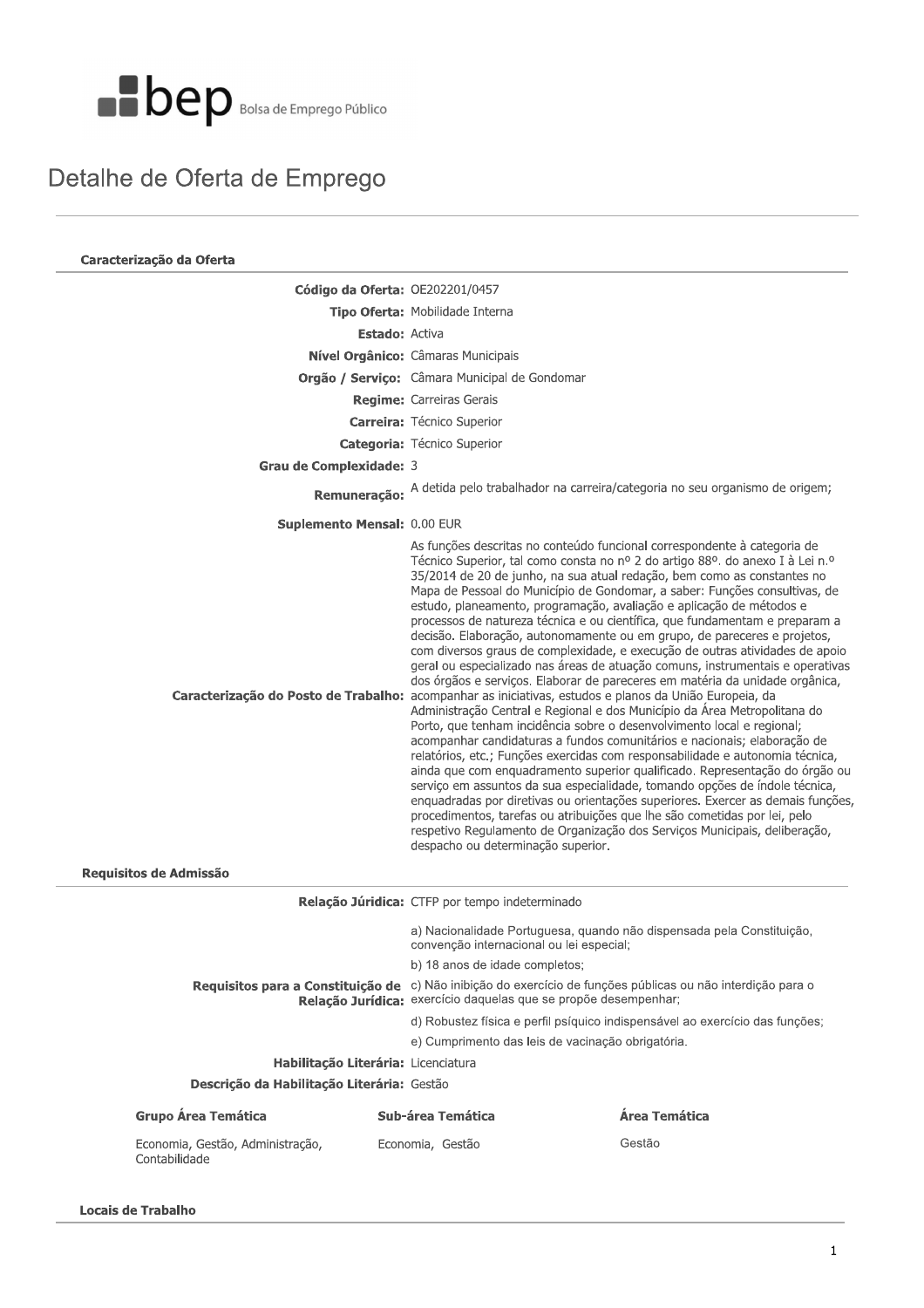

| <b>Local Trabalho</b>           | N <sup>o</sup> Postos | Morada              | Localidade | Código Postal              | <b>Distrito</b> | Concelho |
|---------------------------------|-----------------------|---------------------|------------|----------------------------|-----------------|----------|
| Câmara Municipal<br>de Gondomar |                       | Praca Manuel Guedes |            | 4420193<br><b>GONDOMAR</b> | Porto           | Gondomar |

## **Total Postos de Trabalho: 1**

Nº de Vagas/ Alterações

Formação Profissional

Outros Requisitos: Ser trabalhador de outro órgão ou serviço Público, com relação jurídica de emprego público constituída por tempo indeterminado, na modalidade de contrato e trabalho em funções públicas e estar integrado em carreira/categoria de Técnico Superior;

Formalização das Candidaturas

Envio de Candidaturas para: Município de Gondomar **Contacto: 224660500** Data Publicitação: 2022-01-20 **Data Limite: 2022-01-27** 

## **Texto Publicado**

Jornal Oficial e Orgão de Comunicação Social:

Texto Publicado em Jornal Oficial: AVISO Recrutamento para um (1) posto de trabalho para a categoria/carreira de Técnico Superior (área de Gestão) em regime de mobilidade interna entre Organismos ou Serviços. 1 - Considerando a necessidade de colmatar o défice de pessoal existente no Município de Gondomar, foi determinada a abertura, por meu despacho exarado em 12 de janeiro de 2022, de procedimento de mobilidade interna entre Organismos ou Serviços, previstas nos artigos 92º. e seguintes do anexo à Lei Geral do Trabalho em Funções Públicas, aprovada pela Lei nº.35/2014 de 20 de junho, na sua atual redação, tendo em vista o recrutamento de trabalhadores com prévia relação jurídica de emprego público por tempo indeterminado, para efeitos de preenchimento de um (um) posto de trabalho na categoria/carreira de Técnico Superior, do Mapa de Pessoal do Município de Gondomar, para a área abaixo designada: - 1 de Técnico Superior área funcional de Gestão; 2. Habilitações Literárias: - Carreira Técnica Superior licenciatura em Gestão; 3. Remuneração: A detida pelo trabalhador na carreira/categoria no seu organismo de origem; Reguisitos adicionais: Ser trabalhador de outro órgão ou serviço Público, com relação jurídica de emprego público constituída por tempo indeterminado, na modalidade de contrato e trabalho em funções públicas e estar integrado em carreira/categoria de Técnico Superior; 4. Tipo de oferta - Mobilidade entre órgãos e serviços. 5. Caracterização dos postos de trabalho ou atividade: As funções descritas no conteúdo funcional correspondente à categoria de Técnico Superior, tal como consta no nº 2 do artigo 88º. do anexo I à Lei n.º 35/2014 de 20 de junho, na sua atual redação, bem como as constantes no Mapa de Pessoal do Município de Gondomar, a saber: Funções consultivas, de estudo, planeamento, programação, avaliação e aplicação de métodos e processos de natureza técnica e ou científica, que fundamentam e preparam a decisão. Elaboração, autonomamente ou em grupo, de pareceres e projetos, com diversos graus de complexidade, e execução de outras atividades de apoio geral ou especializado nas áreas de atuação comuns, instrumentais e operativas dos órgãos e serviços. Elaborar de pareceres em matéria da unidade orgânica, acompanhar as iniciativas, estudos e planos da União Europeia, da Administração Central e Regional e dos Município da Área Metropolitana do Porto, que tenham incidência sobre o desenvolvimento local e regional; acompanhar candidaturas a fundos comunitários e nacionais; elaboração de relatórios, etc.; Funções exercidas com responsabilidade e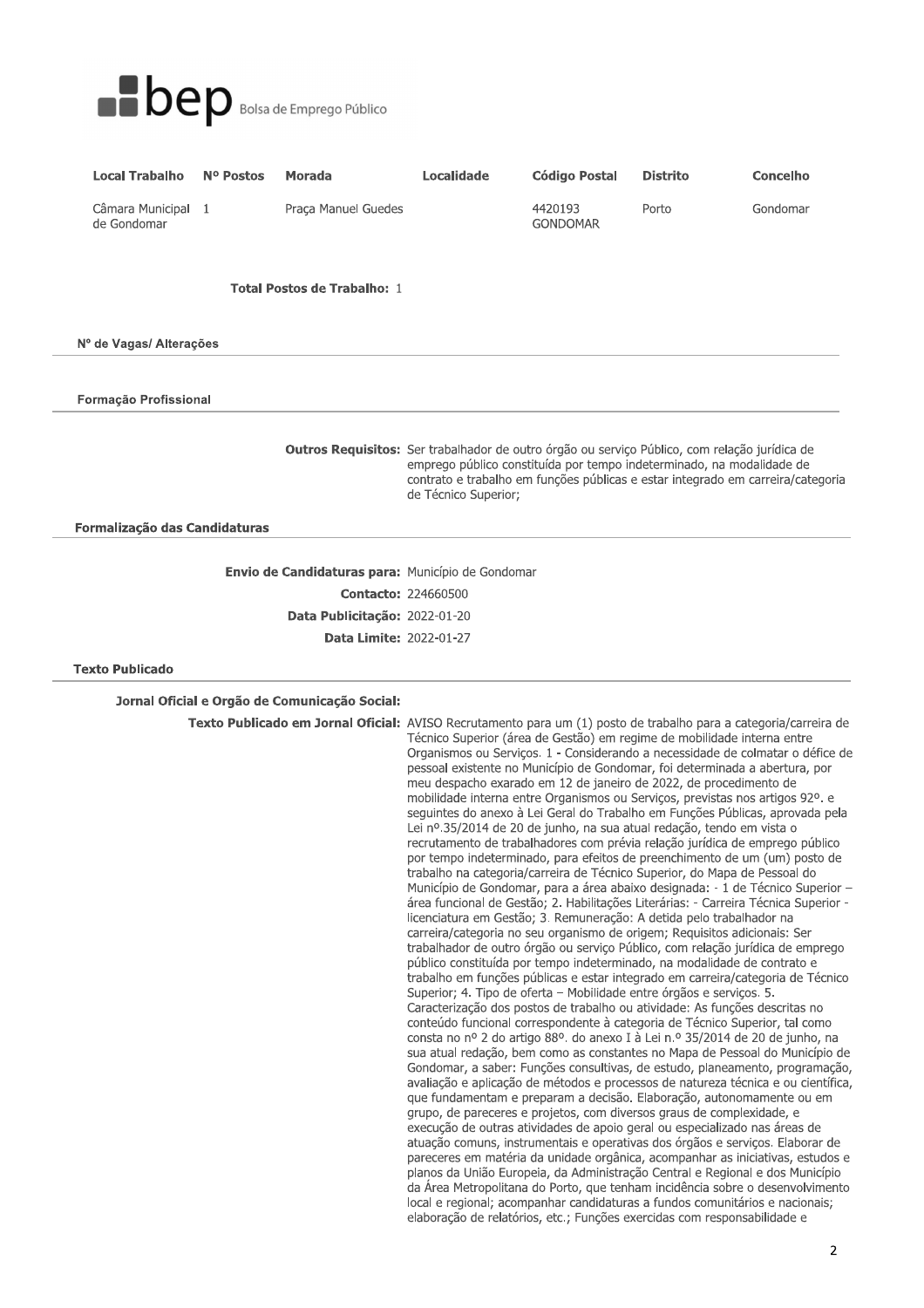## **Dep** Bolsa de Emprego Público

autonomia técnica, ainda que com enquadramento superior qualificado. Representação do órgão ou serviço em assuntos da sua especialidade, tomando opções de índole técnica, enquadradas por diretivas ou orientações superiores. Exercer as demais funções, procedimentos, tarefas ou atribuições que lhe são cometidas por lei, pelo respetivo Regulamento de Organização dos Serviços Municipais, deliberação, despacho ou determinação superior. 6. Métodos de seleção: Avaliação curricular e entrevista profissional de seleção (ambos com caráter eliminatório). A seleção dos candidatos será efetuada com base na análise curricular, a referida análise curricular tem caráter eliminatório, apenas os candidatos pré-selecionados serão contactados para a realização da referida entrevista profissional de seleção, competindo ao júri assegurar a toda tramitação do respetivo procedimento. 6.1 – Avaliação Curricular: visa analisar a qualificação dos candidatos, ponderando os elementos de maior relevância para o posto de trabalho a ocupar, é expressa numa escala de 0 a 20 valores, com valoração até às centésimas, sendo a classificação obtida através da média aritmética simples ou ponderada das classificações dos elementos a avaliar. Na avaliação curricular são considerados os seguintes fatores: habilitação académica, formação profissional, experiencia profissional, avaliação de desempenho, 6.2 - O presente procedimento pode compreender, ainda, a realização de uma entrevista de seleção a realizar pelo júri, sendo avaliada de acordo com os seguintes parâmetros: a) Interesse e motivação profissional: b) Capacidade de expressão e comunicação; c) Aptidão e conhecimentos profissionais para o desempenho da função; d) Integração sócio laboral. 12.1 -A classificação da entrevista de seleção respeitará a escala de 0 a 20 valores. 12.2 - A entrevista de seleção terá a duração aproximada de 20 minutos. 6.3. -A exclusão e notificação dos candidatos serão efetuadas por uma das formas prevista no Código de Procedimento Administrativo; 7. Requisitos de admissão: 7.1 — Ser detentor de relação jurídica de emprego público por tempo indeterminado com um dos serviços da administração pública abrangidos pelo âmbito de aplicação da Lei n.º 35/2014, de 20 de junho, na sua atual redação: 7.2 — Ser titular da categoria de Técnico Superior da carreira de Técnico Superior; 7.3 - Estar em efetividade de funções ou em situação de mobilidade especial; 8. Local de trabalho: Município de Gondomar. 9. Prazo de candidaturas: cinco dias úteis, contados a partir da publicitação do aviso na Bolsa Emprego Público. 10. Formalização da candidatura: As candidaturas deverão ser formalizadas utilizando a plataforma de serviços on-line disponível na página eletrónica do município (www.cm-gondomar.pt - Balcão Virtual - servicos online), mediante o preenchimento do respetivo formulário e da submissão dos documentos de habilitação da candidatura. 10.1 - Todos os documentos devem ser entregues no formato PDF, com o nome identificativo do documento submetido, sem carateres especiais ( $\zeta$ ,  $\tilde{a}$ ,  $\tilde{b}$ ,  $#$ , etc.). 10.2 - As candidaturas podem ser submetidas sem registo prévio na plataforma dos serviços on-line do Município de Gondomar. 10.3 - Na impossibilidade de submeter a candidatura através dos servicos on-line do Município poderá submetê-la em formato digital, presencialmente, através do atendimento, nos serviços do Balcão Único de Atendimento, durante o horário de expediente, dentro do prazo de apresentação de candidaturas. 10.4 - Não são admitidas candidaturas enviadas pelo correio eletrónico, bem como em suporte papel. 10.5 - A apresentação de candidatura deverá ser acompanhada, sob pena de exclusão, de fotocópia legível do certificado de habilitações literárias, Curriculum Vitae, declaração emitida pelo Serviço a que o candidato pertence, devidamente atualizada, da qual conste a identificação da relação jurídica de emprego público previamente estabelecida, bem como da carreira e categoria de que seja titular, da posição remuneratória que detém nessa data, da atividade que executa e do órgão ou serviço onde exerce funções e avaliação de desempenho obtida nos últimos dois anos. 10.6 -A indicação de outras circunstâncias passíveis de influírem na apreciação do mérito do candidato ou de constituírem motivo de preferência legal só será considerada se for comprovada por fotocópias dos documentos que os comprovem. 11. As falsas declarações prestadas pelos candidatos são punidas nos termos da lei. 12. O Júri responsável por toda a tramitação deste recrutamento, em regime de mobilidade, seja constituído pelos seguintes elementos: Presidente do júri: Eng.º José Cândido Barbosa Castelo Grande, Diretor de Departamento de Planeamento Estratégico e Equipamento; Vogais efetivos: Dr.ª Maria Isabel Gonçalves Araújo Aguiar Pereira, Dirigente Intermédia de 3º grau do Núcleo de Gestão de Recursos Humanos, que substituirá o presidente do júri nas suas faltas e impedimentos e a Dr.ª Paula Cristina Fontes dos Santos Mendes; Vogais suplentes: Dr.ª Carlota Ferreira Braz Cesar Teixeira, Chefe de Divisão dos Recursos Humanos e o Arg.º Nelson Fernando Oliveira Pinto, Chefe de Divisão de Planeamento e SIG; 13. Nos termos do disposto do art.º 5º da Lei nº 25/2017, de 30 de maio, foi aditado à LTFP, aprovada em anexo à Lei nº 35/2014, de 20 de junho, o presente aviso, será publicitado na